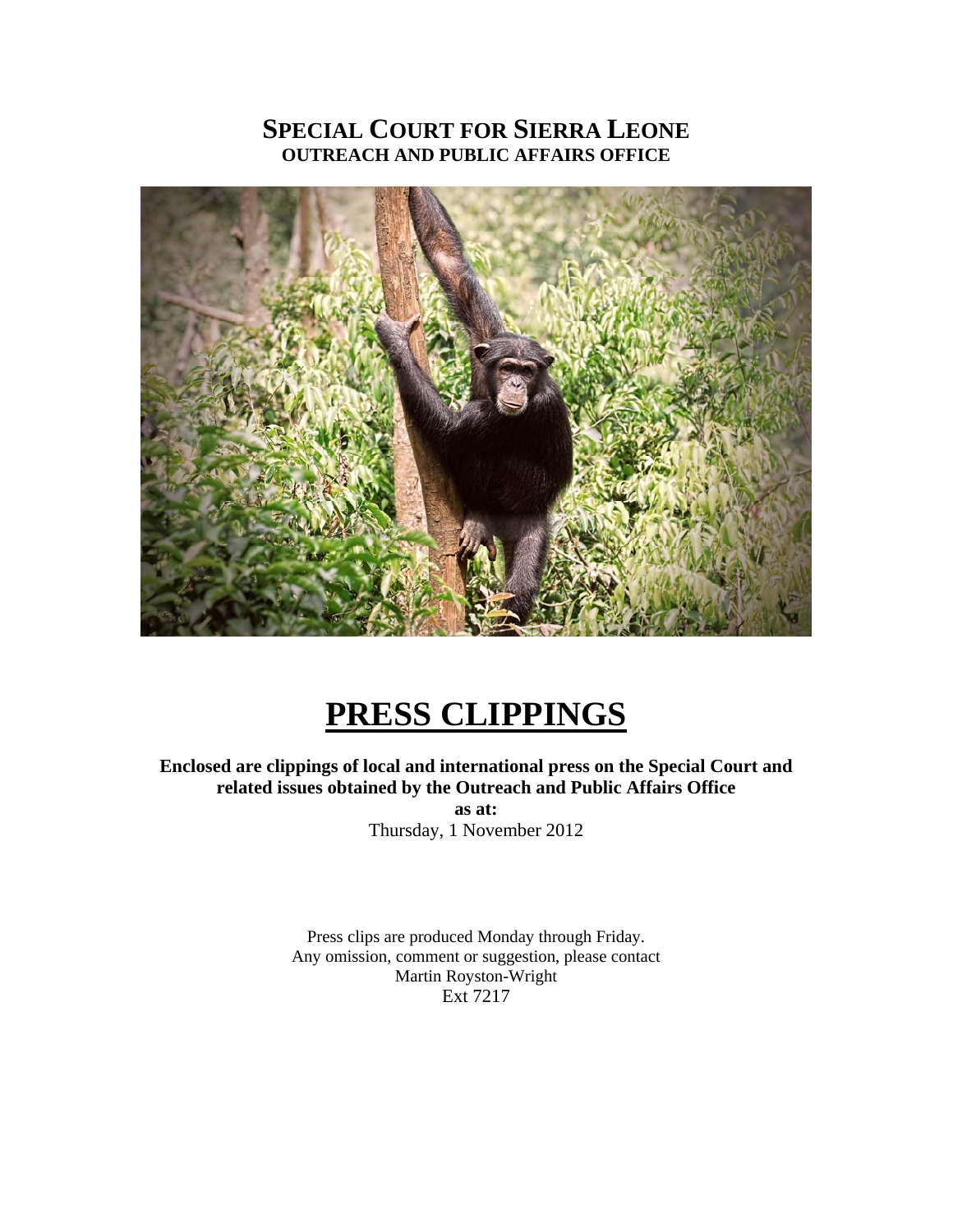| <b>International News</b>                                                   |            |
|-----------------------------------------------------------------------------|------------|
| A Trial For Show / Gulf News                                                | Pages 3-4  |
| Berlusconi and 15 Other Convicted Heads of State / The Epoch Times          | Page 5     |
| Why the Murder of Five American Nuns Will Go Unavenged / Time               | Pages 6-8  |
| Photographer Tim Hetherington's Account of Wartime Liberia/ Nashville Scene | Pages 9-10 |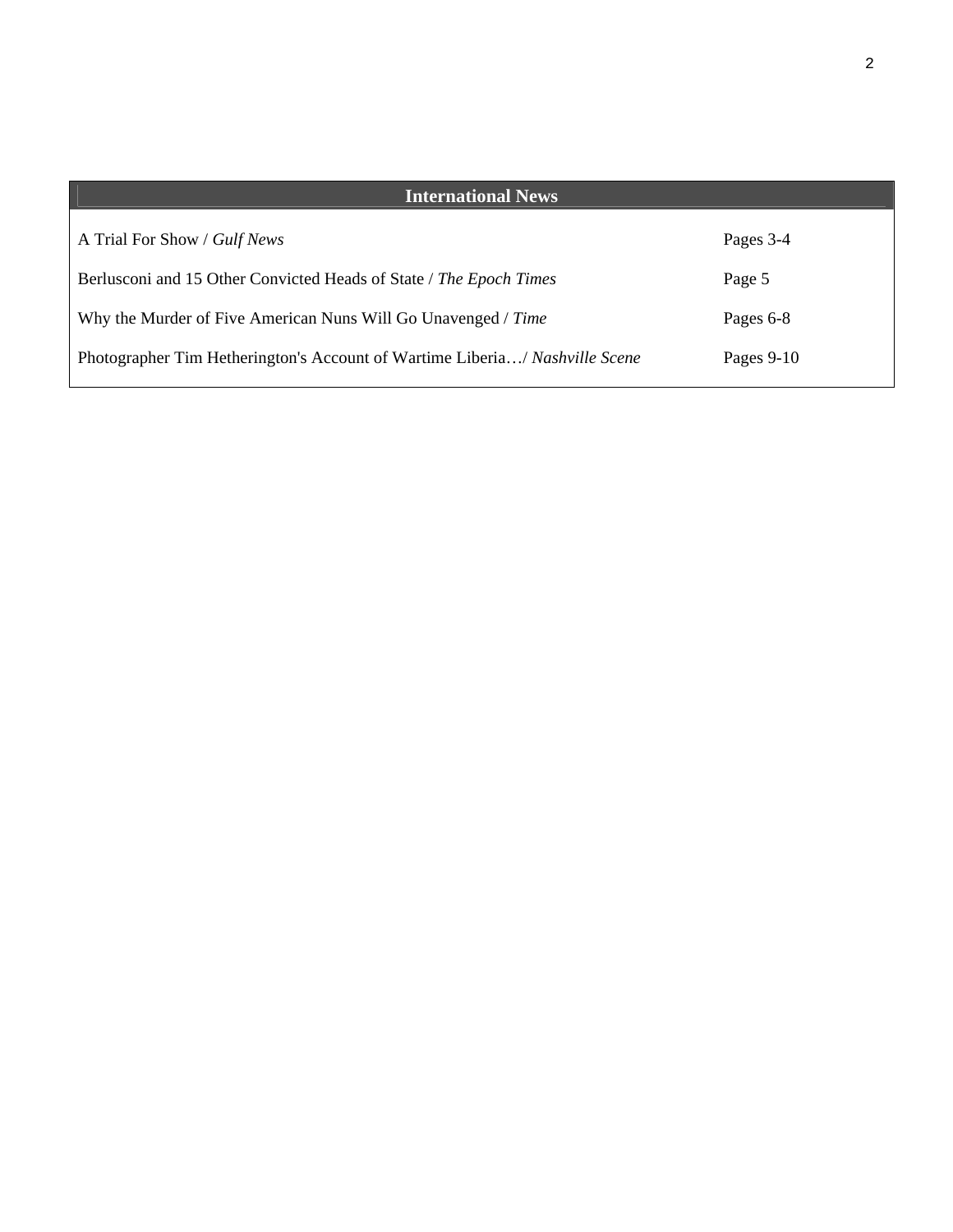Gulf News Sunday, 25 October 2012

#### **A trial for show**

Some nations don't have the political will to bring even the worst war criminals to justice

Reviewed by Joseph A. Kéchichian Senior Writer

All the Missing Souls: A Personal History of the War Crimes Tribunals

By David Scheffer, Princeton University Press, 533 pages, \$35

Time will tell whether Omar Al Bashir, the president of the Sudan, or Bashar Al Assad, the president of Syria, will ever be arrested and tried at the International Criminal Court (ICC).

In July 2008, the ICC prosecutor, Luis Moreno Ocampo, accused Al Bashir of genocide as well as war crimes in Darfur and issued a warrant for his arrest on March 4, 2009. Though Ocampo stated that there was insufficient evidence to prosecute him for genocide, the ICC ruled otherwise on July 12, 2010, and issued a second warrant containing three separate counts.

Al Bashir thus became the first sitting head of state indicted by the ICC, but he had the support of most African, Arab and Non-Aligned governments. Russia and China stood by him too as they hoped to benefit from commercial ties with Khartoum.

In June 2012, the UN High Commissioner for Human Rights, Navi Pillay, requested that UN investigators be granted full access to Syria and urged the UN Security Council to refer the incidents there to the ICC. She asserted that all those who ordered the attacks on civilians, helped carry them out, or failed to stop them, were criminally liable for their actions — which was telling indeed.

Neither of these "cases" are included in David Scheffer's tome, although he discusses earlier efforts to create criminal tribunals for the Balkans, Rwanda, Sierra Leone and Cambodia, laying the groundwork for the controversial process of bringing the world's architects of atrocities to justice. It is a big book — few will invest the required time to digest it, although no reader will put it away unsatisfied.

Scheffer, who is the Mayer Brown/Robert A. Helman Professor of Law and director of the Centre for International Human Rights at Northwestern University School of Law, was appointed UN secretarygeneral's special expert on the Khmer Rouge trials in the late 1990s. He also served as the first United States ambassador-at-large for war crimes issues (1997-2001) and led American initiatives on war crimes tribunals during the 1990s for the Bill Clinton Administration.

The book discusses how Madeleine Albright, who was the US ambassador to the United Nations under Clinton, instructed Scheffer to spearhead the historic mission to create a war crimes tribunal for former Yugoslavia. This was a daunting challenge in 1993, but the efforts paid off, as several senior Balkan "officials" were hunted down for their unspeakable massacres in Bosnia-Herzogovina, especially in Srebrenica, where at least 8,000 Bosniaks (Bosnian Muslims), mainly men and boys, were murdered.

On November 16, 1995, Radovan Karadzic, "president of the Republika Srpska", and Ratko Mladic, a local commander, were indicted by the International Criminal Tribunal for the former Yugoslavia, holding them directly responsible for the atrocities committed in Srebrenica. Slobodan Milosevic, the president of Serbia from 1989 to 1997 and president of Yugoslavia from 1997 to 2000, was also arrested and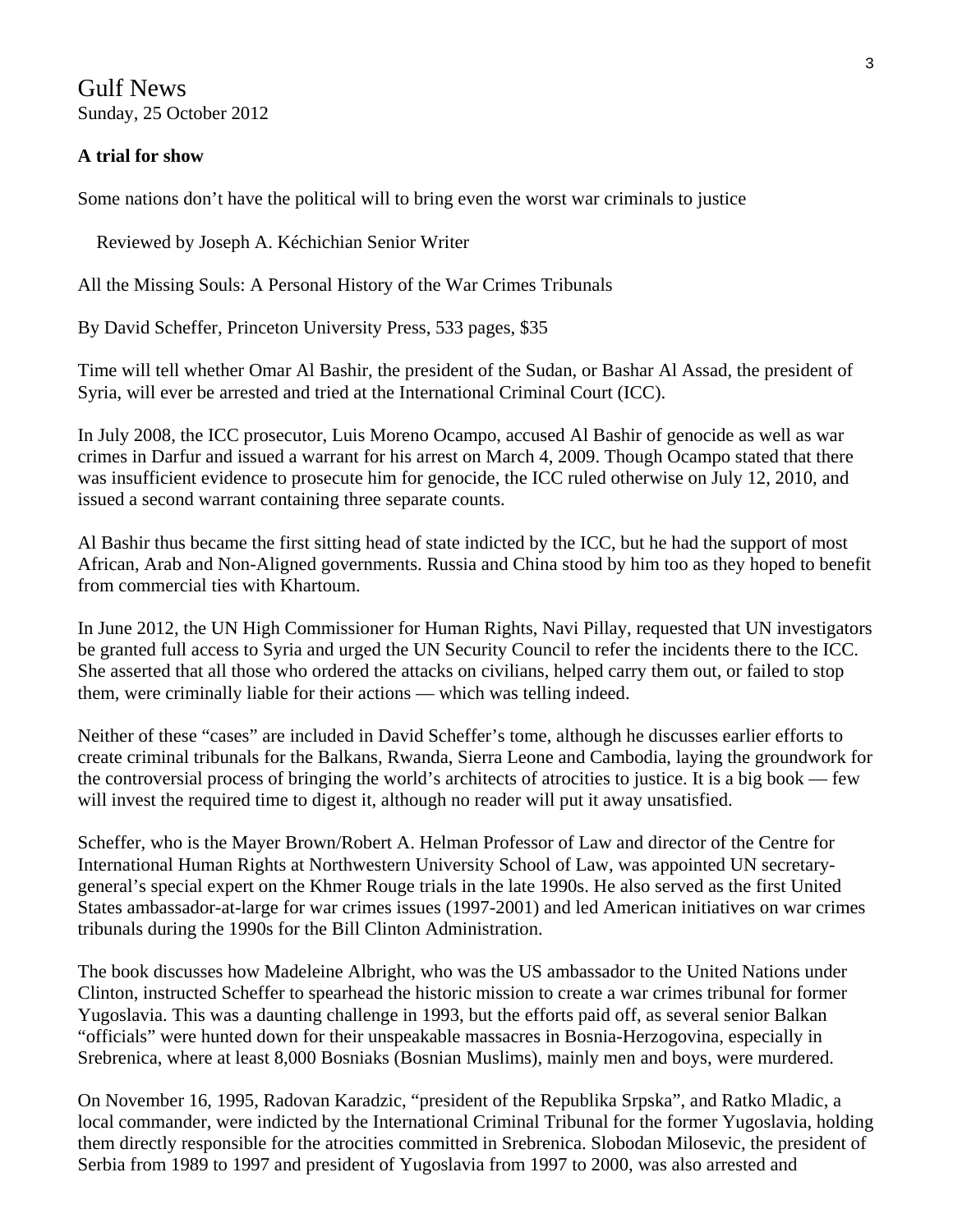transferred to the Hague to face charges for genocide or, at least, complicity in genocide. However, Milosevic died on March 11, 2006, during his trial and so no verdict was reached.

Reading Scheffer's commentaries reveal how convoluted these efforts were. Nevertheless, criminal tribunals resulted in the creation of the permanent ICC, which proved that the international community faced serious dilemmas. As Scheffer asserts, the mere fact of holding such trials became a gamble, since prosecuting those responsible for genocide, war crimes and crimes against humanity, and redressing some of the bloodiest atrocities of our time, was neither easy nor consensual.

As a mandated representative anxious to prosecute criminals, Scheffer was astounded to learn how American exceptionalism undercut his diplomacy, especially during the 1994 Rwandan genocide and the 1995 Srebrenica massacre trials, when every step forward to hunt down notorious war criminals was hampered by political considerations.

The book contains interesting details on Kosovo, Cambodia and Sierra Leone, although the reader would probably learn far more from gripping tales in the corridors of the UN Security Council or allied Cabinet rooms. To his credit, Scheffer presents candid portraits of major figures such as Madeleine Albright, Anthony Lake, Richard Goldstone, Louise Arbour, Samuel "Sandy" Berger, Richard Holbrooke and Wesley Clark, among others, all of whom played the political game to the hilt. Some talked the talk but seldom walked the walk — of which Omar Al Bashir and Bashar Al Assad will be all too aware.

International justice was never an easy proposition, but as "All the Missing Souls" says, mankind eventually gets there — political roadblocks notwithstanding.

*Dr Joseph A. Kéchichian is the author of the forthcoming Legal and Political Reforms in Saudi Arabia (Routledge, 2012).*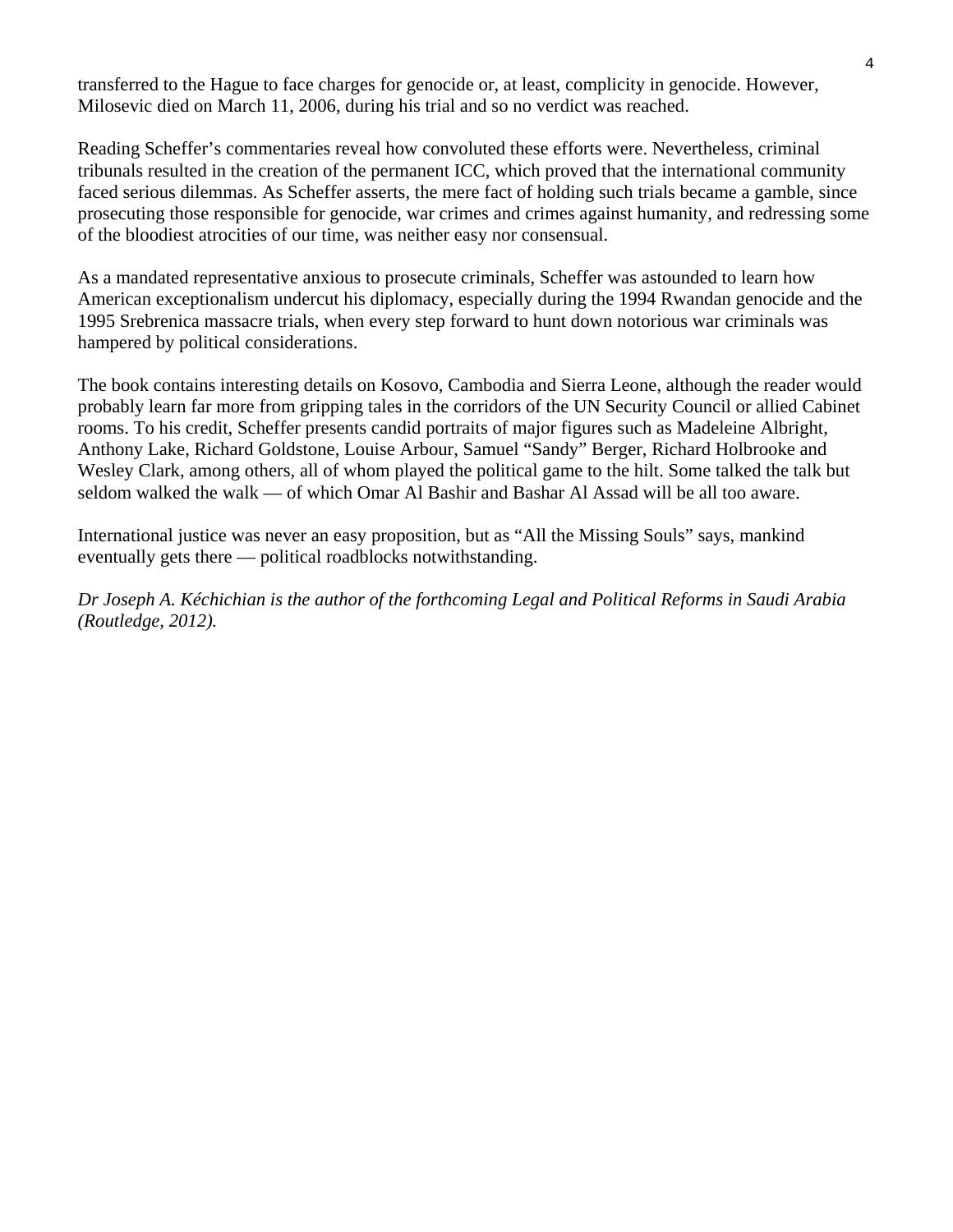### The Epoch Times (Excerpts)

Wednesday, 30 October 2012 http://www.theepochtimes.com/n2/world/berlusconi-and-15-other-convicted-heads-of-state-309119.html

### **Berlusconi and 15 Other Convicted Heads of State**

By Christian Watjen

After fighting numerous criminal allegations and court trials for two decades, former Italian Prime Minister Silvio Berlusconi was found guilty of tax fraud Friday.

-SNIP-

Here is a list of another 15 former state leaders who were convicted over the last two decades, either by domestic courts or international tribunals.

-SNIP-

### **Charles Taylor**



*Former rebel leader Charles Taylor (C) speaks with troops, July 1990. (Pascal Guyot/AFP/Getty Images)* 

The former African leader was the first former head of state to be convicted by an international tribunal since World War II. The UN-sponsored Special Court for Sierra Leone (SCSL) found Taylor, Liberia's president 1997-2003, guilty of 11 counts of war crimes and crimes against humanity in May 2012. The court deemed Taylor "individually responsible" for the gross violations committed by rebel forces during the devastating civil war in the 1990s that included pillage, rape, enslavement, amputations, and use of child soldiers.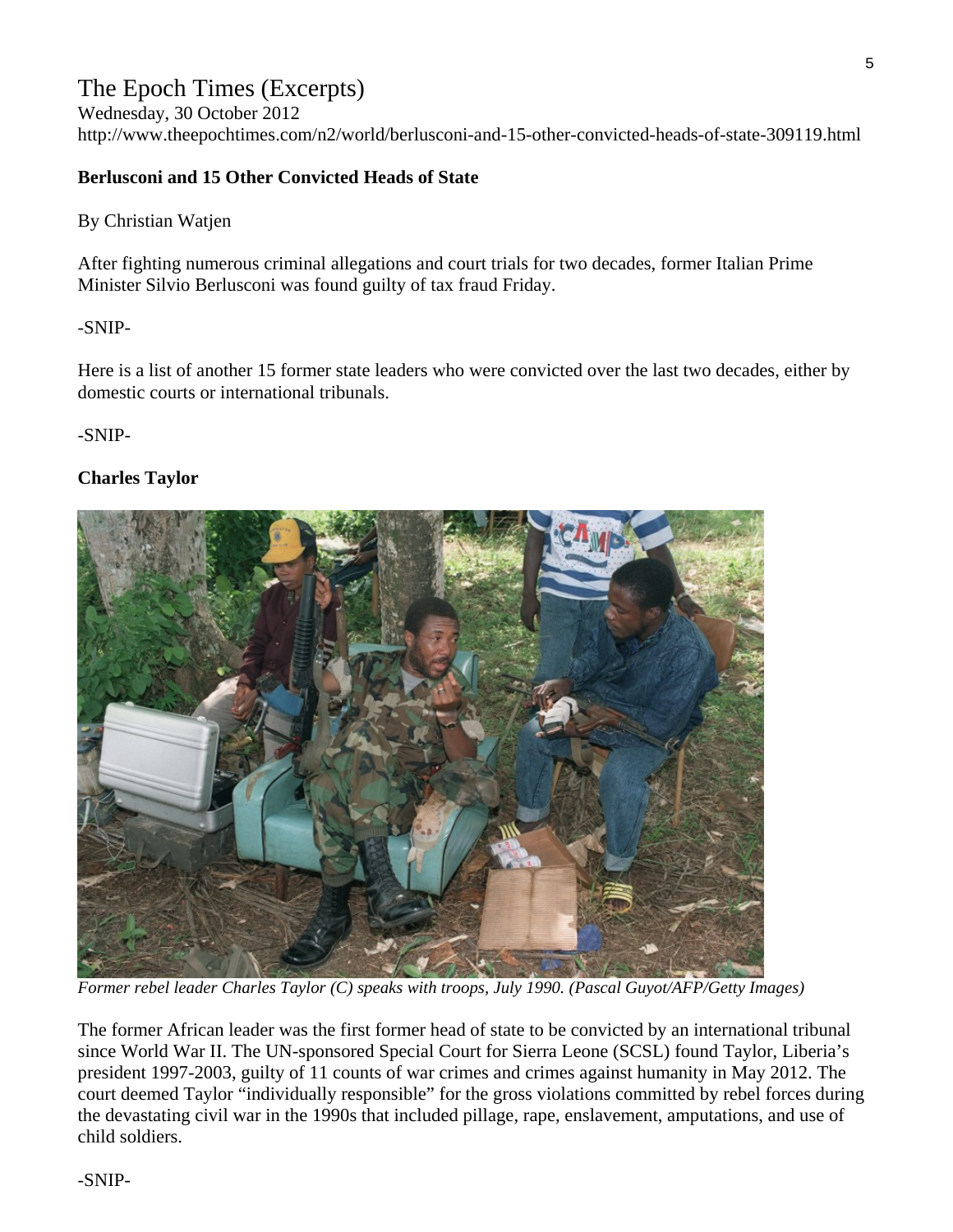Time Wednesday, 31 October 2012

### **Why the Murder of Five American Nuns Will Go Unavenged**

By [Johnny Dwyer](http://world.time.com/contributor/johnny-dwyer/)



Corinne Dufka / Reuters

*Charles Taylor's street forces in Liberia, May 8 , 1996.* 

The five women were from small town America but chose to live in the midst of one of West Africa's most brutal civil wars. Each belonged to the Adorer's of the Blood of Christ, a St. Louis-based Catholic order; each had volunteered to live in Liberia, not only as missionaries, but as desperately needed relief workers.

In 1993 *St. Louis Post-Dispatch* profiled the nuns. Sister Barbara Muttra, the eldest of the group at 69, ministered to refugees in during the height of the Vietnam War before moving to Liberia in the early 1970s. Mary Joel Kolmer, 58, was a cancer survivor who returned to Liberia after surgery to remove a tumor. Agnes Mueller, 62, was both a trained nurse and a theologian who taught aspirant nuns at the sisters' convent. Shirley Kolmer, 61, who served as a high school principal in Monrovia, advocated forcefully–and successfully–for the nuns' return to Liberia after fighting between Charles Taylor's rebels and government forces forced the nuns to flee in 1990. And Kathleen McGuire, 54, the only sister who was new to Liberia, once made a pilgrimage the graves of five American nuns murdered in El Salvador in 1980. It would be a tragedy the five nuns in Liberia would share, slaughtered 20 years ago last week by men believed to be loyal to Charles Taylor.

Their deaths have gone unpunished, but not for lack of evidence. Investigators in Liberia and the U.S. identified some of the individuals they believed responsible, but for reasons both political and legal it is unlikely that anyone will ever be brought to justice.

The killings remain among the darkest episodes of the war for both Liberians and Americans. In October of 1992, Charles Taylor had launched the most notorious offensive in his bid to take power, a fast-moving, multi-pronged attack called "Operation Octopus".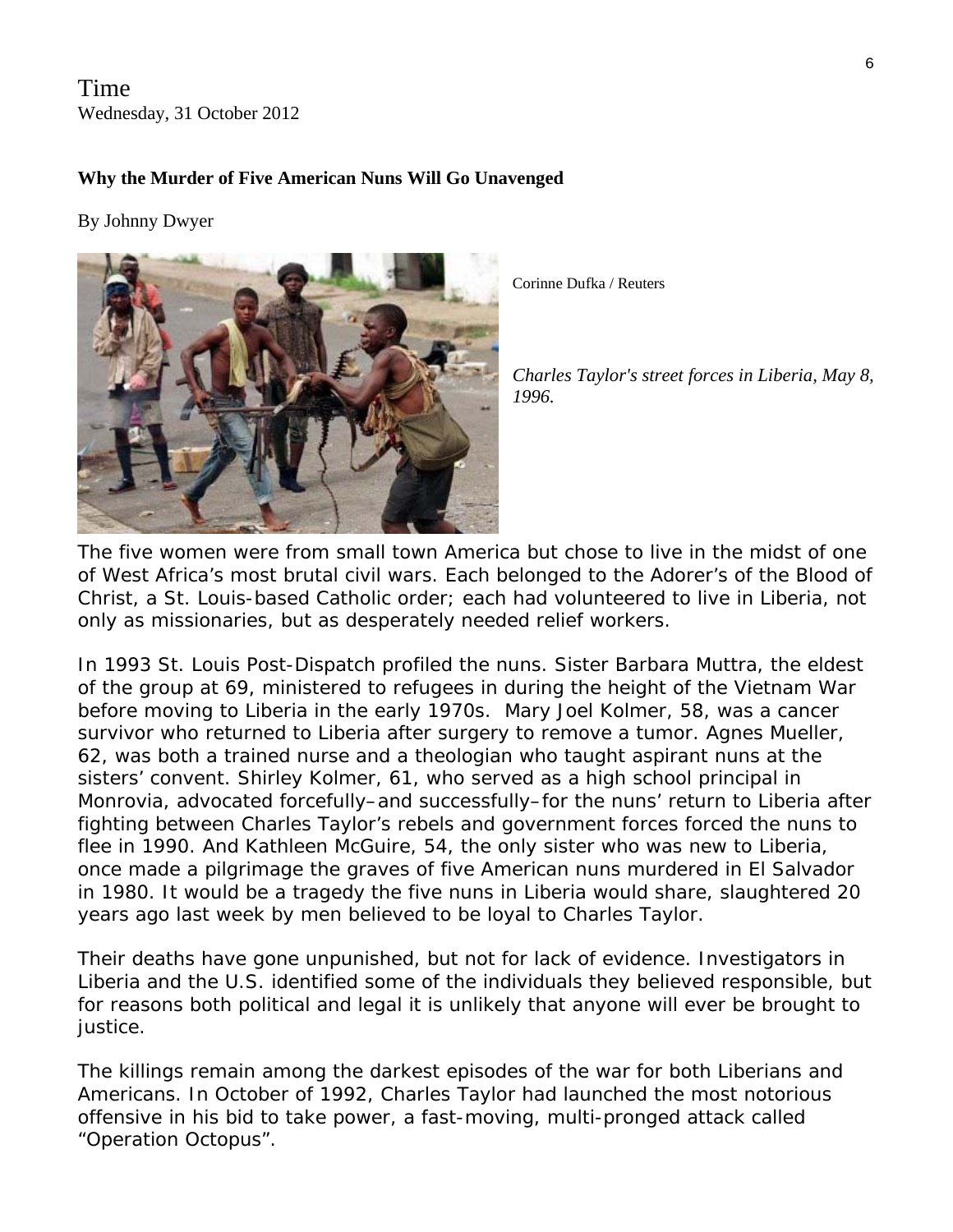On October 20, 1992, Sisters Muttra and Mary Joel Kolmer, left their Gardnersville, Liberia home to drive a Liberian colleague to his nearby village. They never made it to their destination: the women and Liberian man were shot to death in their vehicle, along with two African peacekeepers the women picked up along the way.

Three days later, according to testimony the sisters' order provided to Congress, a rebel from Taylor's faction identified as "Mosquito"–arrived at their convent with several fighters, announcing that "he was going to kill the white people." Kathleen McGuire was shot first, allegedly cut down my Mosquito as she opened the convent's gate. Another fighter, known only as "Black Devil," then executed Sisters Shirley Kolmer and Agnes Mueller. Their bodies were mutilated and the womens' vehicle looted from the compound.

The U.S. government responded forcefully upon learning of the womens' murders, according to a declassified State Department cable, warning Taylor directly that it would hold him and his commanders "personally responsible for mistreatment of any American citizens." Immediately afterward, Taylor denied responsibility; it was a position he maintained throughout his rise and fall as a warlord and president in Liberia. "We had protected Americans throughout that period and it was very – it was a sad situation even for me," he said at his trial before the Special Court for Sierra Leone in 2010. Taylor was sentenced to 50 years for crimes against humanity earlier this year. But no one has specifically been held accountable for the death of the nuns.

The pursuit of justice in the killings has always been dependent on U.S. policy on Liberia. During the civil war, when U.S. interests focused on stabilizing the nation, the nuns' murders went without criminal investigation. After Charles Taylor took power and U.S. policy shifted towards pressuring him from office, Congress voiced renewed interest in identifying the perpetrators.

In 2002, the FBI launched an investigation. A team of agents with an extraterritorial investigation squad combed Liberia and neighboring countries for leads, building a body of evidence, and most importantly, zeroing in on a suspect. Meanwhile, Liberia launched its own national inquiry into civil war atrocities. At a January 2008 hearing before Liberia's Truth and Reconciliation Commission, a former Taylor fighter confessed to his involvement in the murder of three of the nuns. That witness, a low-level Taylor fighter named Morris Padmore, also identified "Mosquito" as Christopher Vambo, a former Taylor commander who had worked with a security company for a legislator in Liberia's government.

Following that testimony, Sam Saryon, the director of the Liberian National Police's Criminal Investigations Division at that time, approached Vambo for what he described as an "off the record" conversation. Vambo, who lives in Buchanan, the nation's second largest city, denied any role in murder of the nuns saying, "he was trying to rescue them." "He was not credible," Saryon told TIME. "But, I could not do anything further with that investigation."

By then, the FBI team had also completed their investigation–though the lead agent in the case would not comment on whom they sought to indict in the crimes. "We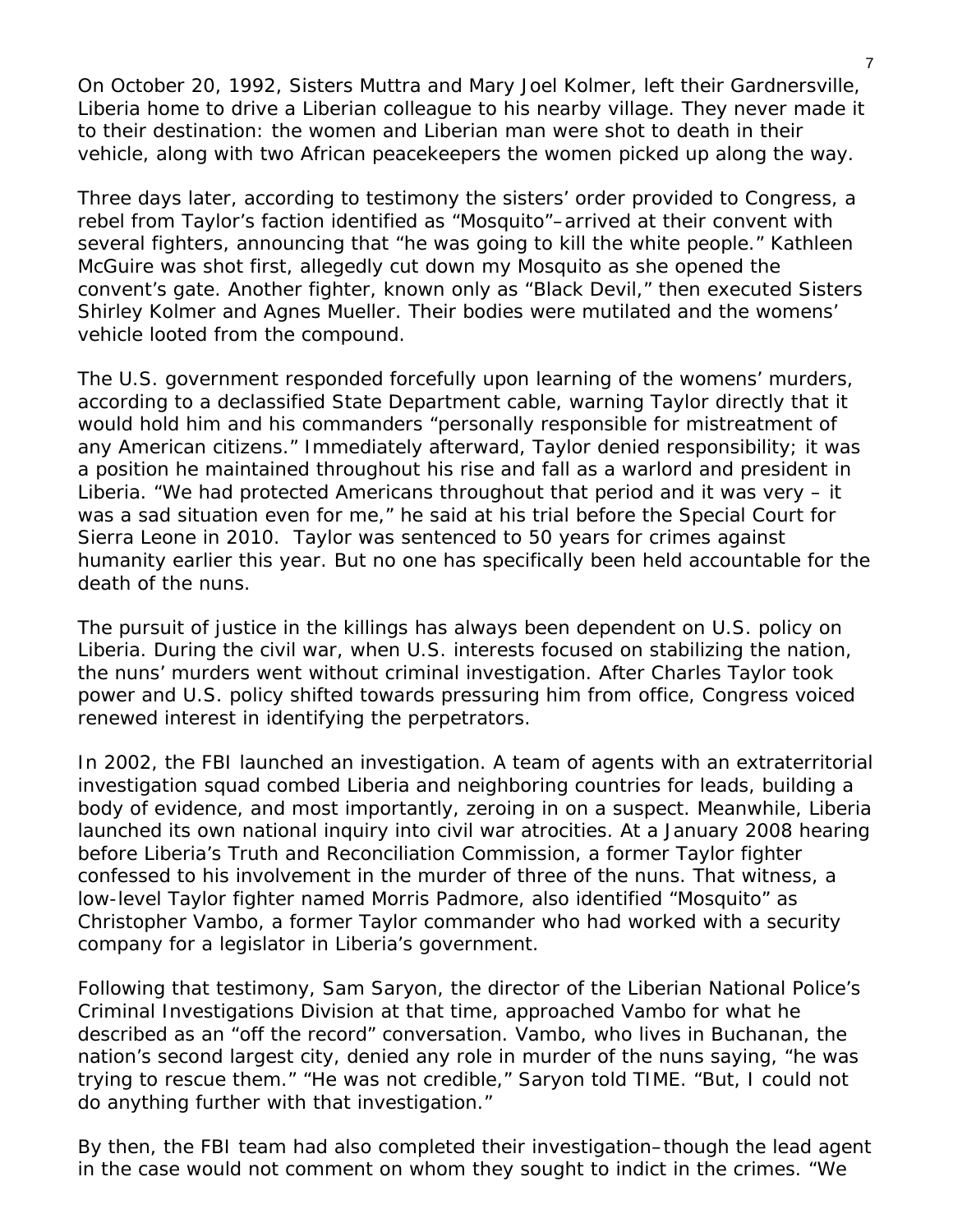put together what I personally thought was a prosecutable case," former FBI Special Agent Christopher Locke, the lead investigator on the case, told TIME.

In April of 2010, Locke met with Justice Department attorneys in Washington to learn whether the nuns' case would be brought before an American court. The Justice Department prosecutors, however, had come across an arcane legal roadblock. The case law surrounding the statute of limitations on federal murder charges was ambiguous. The statute of limitations on federal murder charges had been five years until it was eliminated altogether in 1994. It was unclear, however, whether this change applied retroactively, opening the door to a prosecution's case becoming invalid if a judge decided the change could not be applied to the 1992 murders. Any indictment ran the risk of extraditing a suspect they believed to be a war criminal to the United States, only to see him let go on a technicality.

It was a risk that the Justice Department was unwilling to take-even if it meant that all of nuns' murderers would remain free. The FBI closed the nuns' investigation earlier this year, according to Locke, making any future U.S. prosecution highly unlikely.

"While prosecutions are not always possible in cases such as this, the FBI always continues to diligently work and follow all investigative leads towards the service of justice," Jacqueline Maguire, a spokesperson for FBI's Washington D.C. field office, told TIME. Similarly, the U.S. Attorney's office in Washington D.C. which handled the case, declined comment.

In Liberia, the search for justice ran headlong into a peculiar politics of the post-war society. Despite the death of nearly a quarter million people during the war, not a single person has been prosecuted domestically for a crime related to the conflict. President Ellen Johnson Sirleaf, a recent Nobel Peace prize recipient, has overseen near double-digit growth in the tiny nation's economy and enjoys international acclaim unparalleled for a Liberian leader. But, after six years in power, she appears unwilling to press for prosecutions and so the issue of impunity will not fade away.

Earlier this month, Leymah Gbowee, the Liberian peace activist who shared the Nobel Peace Prize with President Sirleaf, resigned from her position leading the National Peace and Reconciliation Initiative, a role appointed to her by Sirleaf. "We have a deficit when it comes to having a moral voice in the country," she told an audience in Paris, according to *The Telegraph*.

There appears little interest among Liberian law enforcement to pursue the matter. "Nobody is talking about that nun story anymore in Monrovia," a current Liberian National Police official said.

Yet for former Special Agent Locke, now an attorney in private practice, the case remains unfinished business. "It's an important message to send to the world: if you kill our citizens, it doesn't matter if it takes us 20 years, we'll never give up," says Locke. "There's still got to be accountability for their actions and we've missed that opportunity,".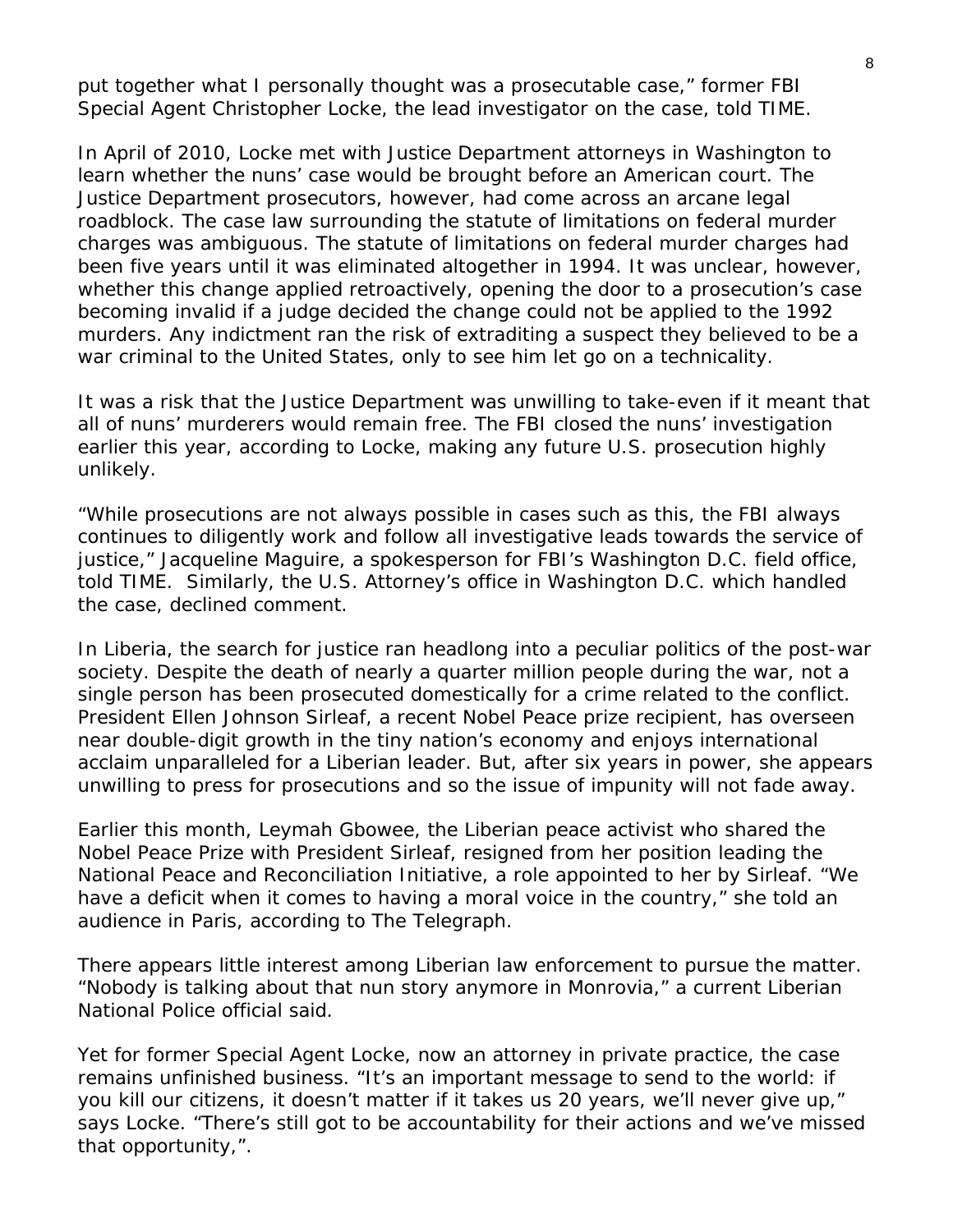**Photographer Tim Hetherington's account of wartime Liberia is haunting, eye-opening, transformative** 

*By [Eric Lehning](http://www.nashvillescene.com/nashville/ArticleArchives?author=1179833)*

### *The Long Story Bit by Bit: Liberia Retold,* **Photography by Tim Hetherington**

The story of Liberia is riddled with tragedy and hope. What began as a colony of freed American slaves became a corrupt nation of extreme inequality. The descendants of the formerly enslaved settlers suppressed the greater majority of indigenous peoples for more than 100 years. Retribution and vendetta passed from generation to generation, until the cycle of violence became woven into the fabric of the culture and the identity of the people. Liberia's leaders seemed more likely to be tortured, disemboweled or forced down rather than be voted out.

Indeed, after his resignation, Liberian president Charles Taylor became the first person to be tried and successfully convicted of war crimes by the International Criminal Court in The Hague. Yet the last decade has also seen the rise of the most powerful peace movement in the nation's history, a coalition of brave women whose unrelenting efforts culminated in the election of Africa's first female president, Ellen Johnson-Sirleaf.



In *Long Story Bit by Bit: Liberia Retold*, the photographs of Tim Hetherington provide an arresting glimpse into the West African nation's recent yet vast and complicated past. Hetherington's photo-documentation focuses on the rebel group LURD (Liberians United for Reconciliation and Democracy) and their struggle to force President Charles Taylor from office.

In one of the first photographs in the gallery, a haunting mural of an emaciated youth covers the wall of a health clinic. The figure's angelic face is a contrast to his sharp rib cage and the overall patina of conflict and neglect that scars the cement wall. In another photo, a little girl in a white bridesmaid's dress seems lost in a thousand-yard stare as the newlyweds behind her pose for a portrait on the steps of a monument in downtown Monrovia. Though she's only a child, her eyes have matured beyond her years, and somehow the adult couple in the background are the naive ones.

In an image from a series of two photographs documenting the rebels' dimilitarization phase, two women turn in weapons to a disarmament point. One holds a rocket-propelled grenade in each hand. The other balances a case of ammunition on her head while her baby clings to her hips. Great mounds of weapons are piled high with machine guns and grenade launchers that were surrendered by the disbanding LURD army. The disarming process produced many